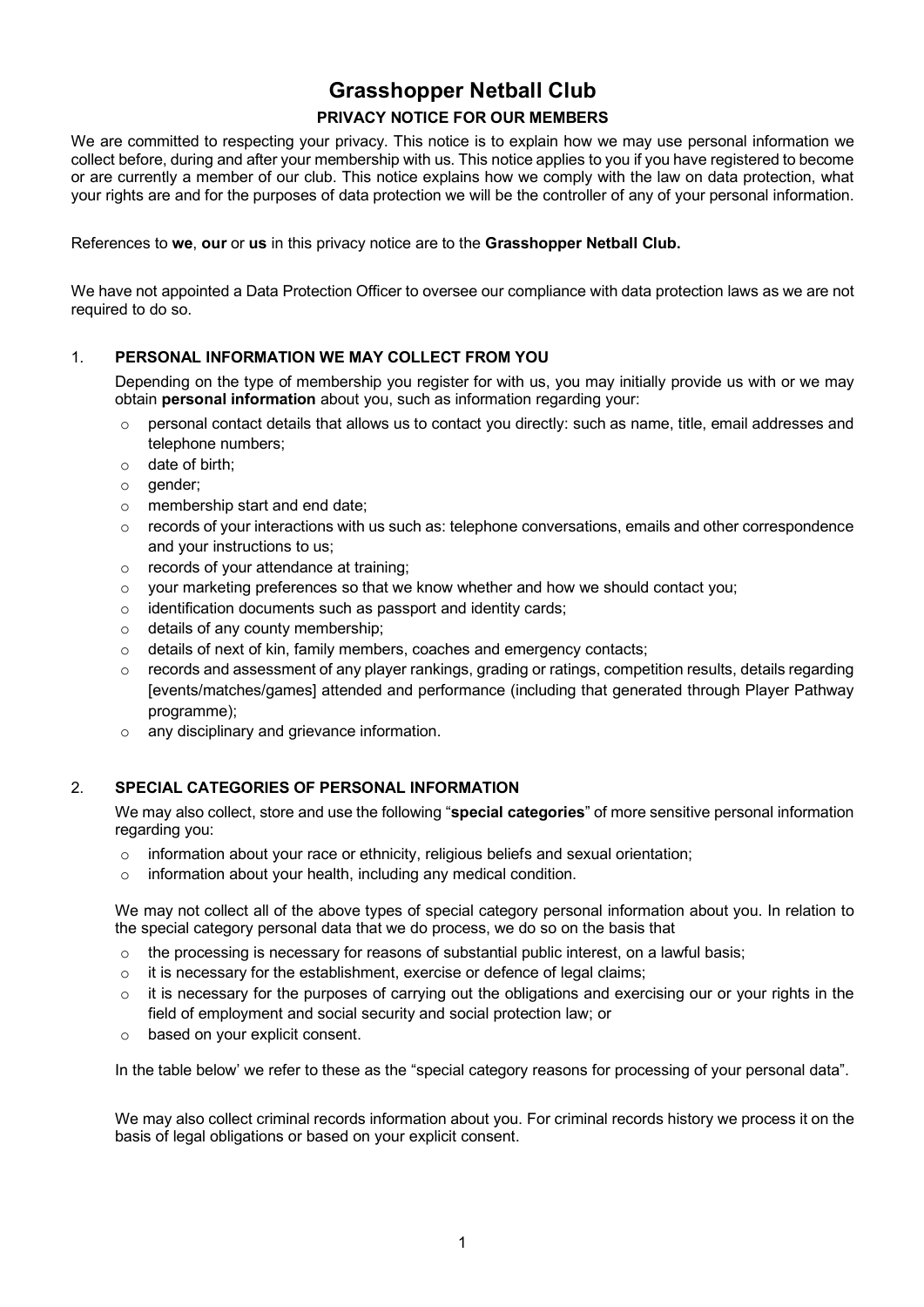## 3. **WHERE WE COLLECT YOUR INFORMATION**

We collect personal information about our members when you apply to become a member of the club and you complete our registration form.

We also may collect personal information about you from any third party references you provide as part of the application process for membership.

If you are providing us with details of referees, next of kin, beneficiaries, family members and emergency contacts they have a right to know and to be aware of how and what personal information we hold about them, how we collect it and how we use and may share that information. Please share this privacy notice with those of them whom you feel are sufficiently mature to understand it. They also have the same rights as set out in the "**Your rights in relation to personal information**" section below.

## 4. **USES MADE OF THE INFORMATION**

The table below describes the main purposes for which we process your personal information, the categories of your information involved and our lawful basis for being able to do this.

| <b>Purpose</b>                                                                                                                                                                                 | <b>Personal information</b>                                                                                                                                 | <b>Lawful basis</b>                                                                                                                                                                                                                                                                                                                                                                                                                                                                                    |
|------------------------------------------------------------------------------------------------------------------------------------------------------------------------------------------------|-------------------------------------------------------------------------------------------------------------------------------------------------------------|--------------------------------------------------------------------------------------------------------------------------------------------------------------------------------------------------------------------------------------------------------------------------------------------------------------------------------------------------------------------------------------------------------------------------------------------------------------------------------------------------------|
|                                                                                                                                                                                                | used                                                                                                                                                        |                                                                                                                                                                                                                                                                                                                                                                                                                                                                                                        |
| To administer any membership<br>you have with us and managing<br>our relationship with you,<br>including dealing with payments<br>and any support, service or<br>product enquiries made by you | All contact and<br>membership details,<br>transaction and payment<br>information, records of<br>your interactions with us,<br>and marketing<br>preferences. | This is necessary to enable us to properly<br>manage and administer your membership<br>contract with us.                                                                                                                                                                                                                                                                                                                                                                                               |
| To arrange and manage any<br>contracts for the provision of any<br>services or products                                                                                                        | Contact details,<br>transaction and payment<br>information.<br>Records of your<br>interactions with us.                                                     | This is necessary to enable us to properly<br>administer and perform any contract for the<br>provision of any services and products you<br>have purchased from us.                                                                                                                                                                                                                                                                                                                                     |
| To send you other marketing<br>information we think you might<br>find useful or which you have<br>requested from us, including our<br>newsletters, information about<br>membership and events. | Contact details and<br>marketing preferences.                                                                                                               | Where you have given us your explicit consent<br>to do so.                                                                                                                                                                                                                                                                                                                                                                                                                                             |
| To answer your queries or<br>complaints                                                                                                                                                        | Contact details and<br>records of your<br>interactions with us                                                                                              | We have a legitimate interest to provide<br>complaint handling services to you in case<br>there are any issues with your membership.                                                                                                                                                                                                                                                                                                                                                                   |
| <b>Retention of records</b>                                                                                                                                                                    | All the personal<br>information we collect.                                                                                                                 | We have a legitimate interest in retaining<br>records whilst they may be required in relation<br>to complaints or claims. We need to retain<br>records in order to properly administer and<br>manage your membership and run our club<br>and in some cases we may have legal or<br>regulatory obligations to retain records.<br>We process special category personal data on<br>the basis of the "special category reasons for<br>processing of your personal data" referred to in<br>section 2 above. |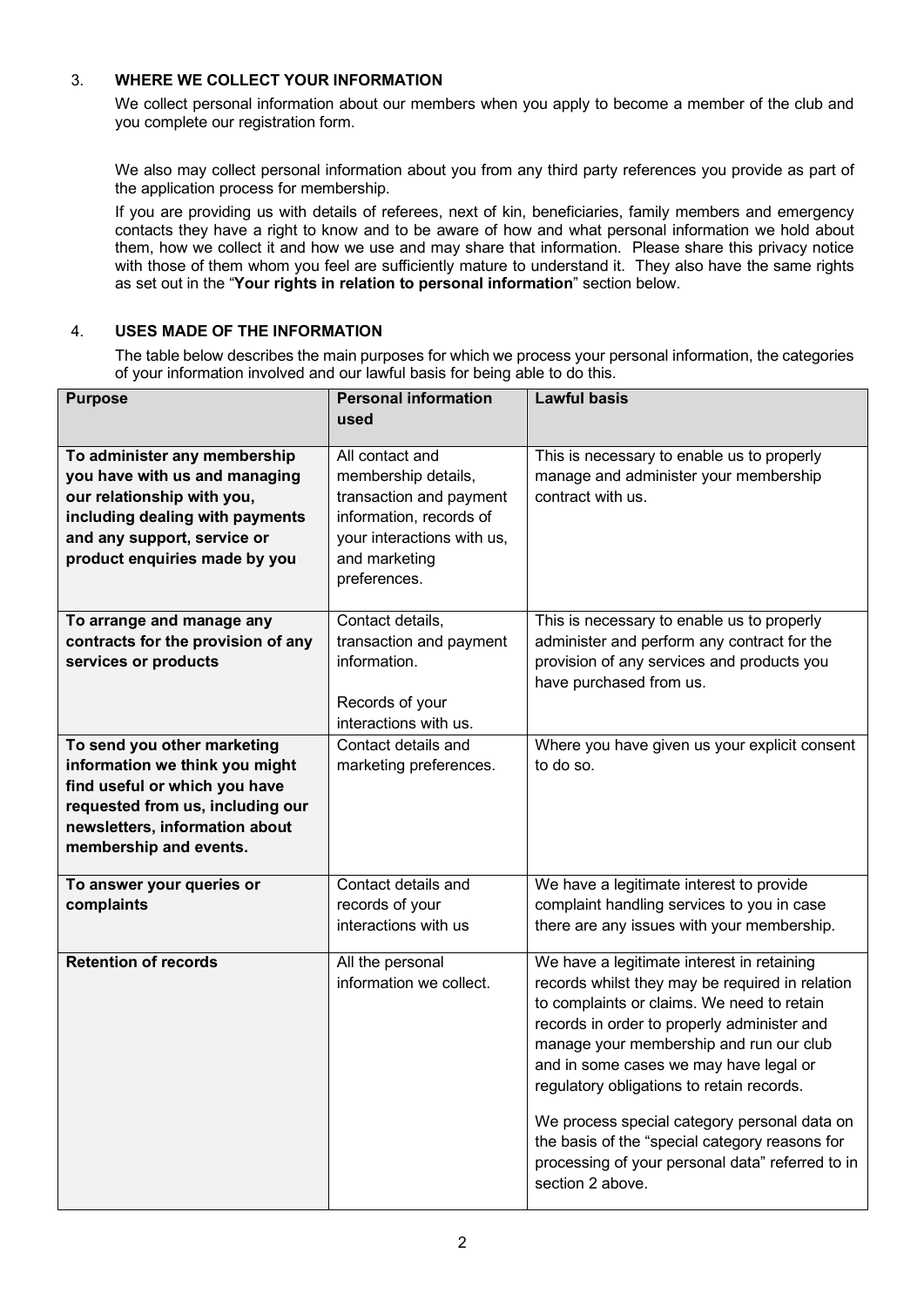|                                                                                                                                                                                                                                                                                                                |                                                                                                                                                                                | For criminal records history we process it on<br>the basis of legal obligations or based on your<br>explicit consent.                                                                                                                                                                                                                                                                                                                                                                                        |
|----------------------------------------------------------------------------------------------------------------------------------------------------------------------------------------------------------------------------------------------------------------------------------------------------------------|--------------------------------------------------------------------------------------------------------------------------------------------------------------------------------|--------------------------------------------------------------------------------------------------------------------------------------------------------------------------------------------------------------------------------------------------------------------------------------------------------------------------------------------------------------------------------------------------------------------------------------------------------------------------------------------------------------|
| To conduct data analytics studies<br>to better understand event<br>attendance and trends within the<br>sport                                                                                                                                                                                                   | Records<br>οf<br>your<br>attendance at any events<br>or competitions hosted by<br>us.                                                                                          | We have a legitimate interest in doing so to<br>ensure that our membership is targeted and<br>relevant.                                                                                                                                                                                                                                                                                                                                                                                                      |
| For the purposes of promoting the<br>club, our events and membership<br>packages.                                                                                                                                                                                                                              | Images in video and/or<br>photographic form.                                                                                                                                   | Where you have given us your explicit consent<br>to do so                                                                                                                                                                                                                                                                                                                                                                                                                                                    |
| To administer your attendance at<br>any courses or programmes you<br>sign up to                                                                                                                                                                                                                                | All contact and<br>membership details,<br>transaction and payment<br>data.<br>Details of any county<br>membership and<br>performance data.                                     | This is necessary to enable us to register you<br>on to and properly manage and administer<br>your attendance on the course and/or<br>programme.                                                                                                                                                                                                                                                                                                                                                             |
| To arrange for any trip or<br>transportation to and from an<br>event                                                                                                                                                                                                                                           | Identification documents<br>details of next of kin,<br>family members and<br>emergency contacts,<br>transaction and payment<br>information, health and<br>medical information. | This is necessary to enable us to make the<br>necessary arrangements for the trip and/or<br>transportation to an event.<br>We process special category personal data on<br>the basis of the "special category reasons for<br>processing of your personal data" referred to in<br>section 2 above.                                                                                                                                                                                                            |
| To use information about your<br>physical or mental health<br>(including any injuries) or<br>disability status, to ensure your<br>health and safety and to assess<br>your fitness to participate in any<br>events or activities we host and to<br>provide appropriate adjustments<br>to our sports facilities. | Health and medical<br>information                                                                                                                                              | We process special category personal data on<br>the basis of the "special category reasons for<br>processing of your personal data" referred to in<br>section 2 above.                                                                                                                                                                                                                                                                                                                                       |
| To gather evidence for possible<br>grievance or disciplinary hearings                                                                                                                                                                                                                                          | All the personal<br>information we collect                                                                                                                                     | We have a legitimate interest in doing so to<br>provide a safe and fair environment for all<br>members and to ensure the effective<br>management of any disciplinary hearings,<br>appeals and adjudications.<br>We process special category personal data on<br>the basis of the "special category reasons for<br>processing of your personal data" referred to in<br>section 2 above. For criminal records history<br>we process it on the basis of legal obligations<br>or based on your explicit consent. |
| For the purposes of equal<br>opportunities monitoring                                                                                                                                                                                                                                                          | Name, title, date of birth<br>gender, information about<br>your race or ethnicity and                                                                                          | We have a legitimate interest to promote a<br>sports environment that is inclusive, fair and<br>accessible.                                                                                                                                                                                                                                                                                                                                                                                                  |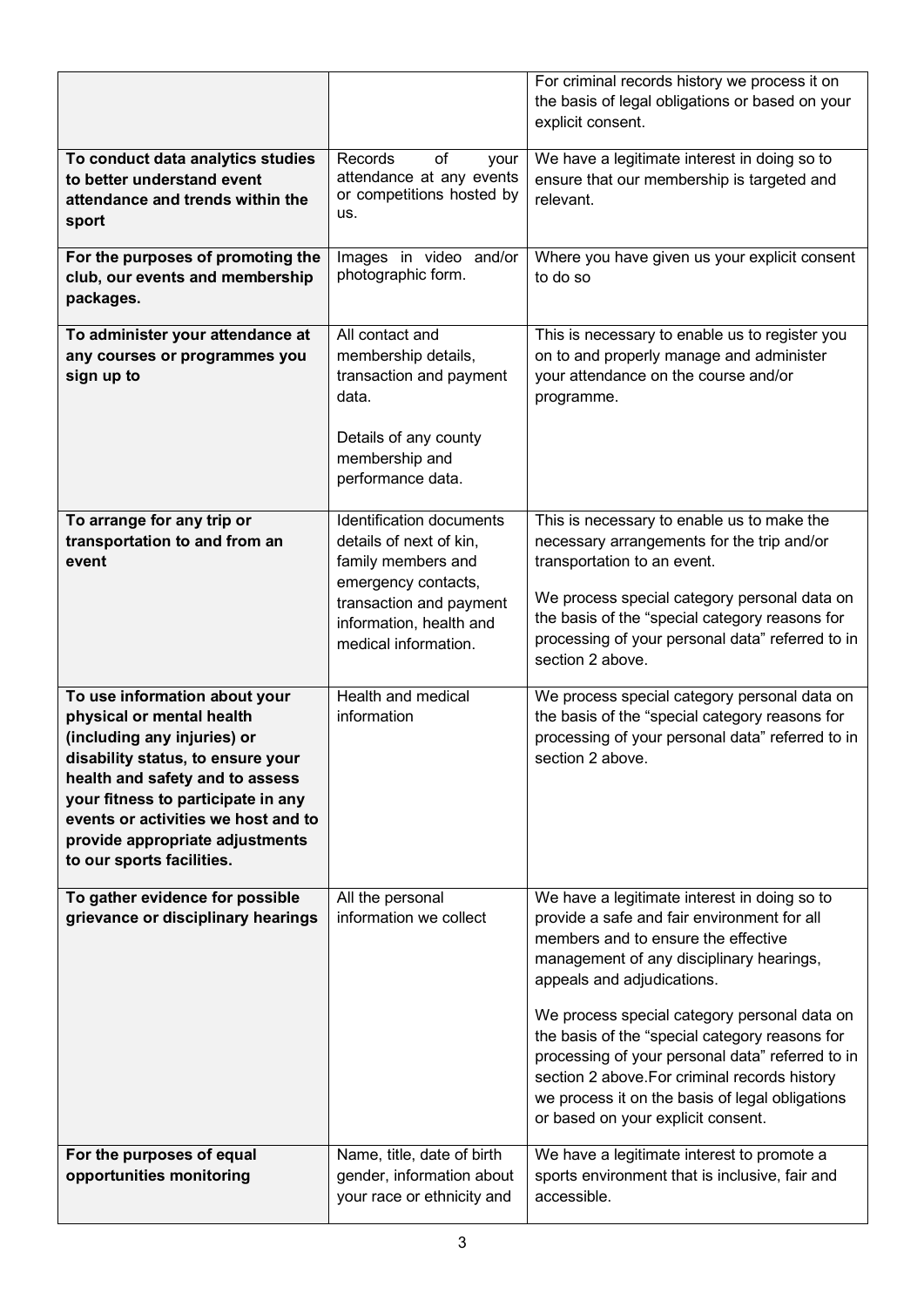|                                                                                                                                                                           | health and medical<br>information                                    | We process special category personal data on<br>the basis of the "special category reasons for<br>processing of your personal data" referred to in<br>section 2 above. |
|---------------------------------------------------------------------------------------------------------------------------------------------------------------------------|----------------------------------------------------------------------|------------------------------------------------------------------------------------------------------------------------------------------------------------------------|
| To comply with legal obligations,<br>for example, regarding people<br>working<br>with children<br>or<br>vulnerable adults to comply with<br>our safeguarding requirements | Information<br>about<br>vour<br>criminal convictions and<br>offences | For criminal records history we process it on<br>the basis of legal obligations or based on your<br>explicit consent.                                                  |

For some of your personal information you will have a legal, contractual or other requirement or obligation for you to provide us with your personal information. If you do not provide us with the requested personal information we may not be able to admit you as a member or we may not be able to properly perform our contract with you or comply with legal obligations and we may have to terminate your membership. For other personal information you may not be under an obligation to provide it to us, but if you do not provide it then we may not be able to properly perform our contract with you.

Where you have given us your consent to use your personal information in a particular manner, you have the right to withdraw this consent at any time, which you may do by contacting us as described in the "Contacting us" section below.

Please note however that the withdrawal of your consent will not affect any use of the data made before you withdrew your consent and we may still be entitled to hold and process the relevant personal information to the extent that we are entitled to do so on bases other than your consent. Withdrawing consent may also have the same effects as not providing the information in the first place, for example we may no longer be able to provide certain member benefits to you.

#### 5. **DIRECT MARKETING**

**Email, post and SMS marketing**: from time to time, we may contact you by email, post or SMS with information about products and services we believe you may be interested in.

We will only send marketing messages to you in accordance with the marketing preferences you set. You can then let us know at any time that you do not wish to receive marketing messages by contacting the Club Secretary.

### 6. **DISCLOSURE OF YOUR PERSONAL INFORMATION**

We share personal information with the following parties:

#### o **Any party approved by you.**

- o **To any governing bodies or regional bodies for the sport covered by our club:** to allow them to properly administer the sports on a local, regional and national level.
- o **The Government or our regulators**: where we are required to do so by law or to assist with their investigations or initiatives.
- **Police, law enforcement and security services**: to assist with the investigation and prevention of crime and the protection of national security.

### 7. **TRANSFERRING YOUR PERSONAL INFORMATION INTERNATIONALLY**

The personal information we collect is not transferred to and stored in countries outside of the UK and the European Union.

#### 8. **HOW LONG DO WE KEEP PERSONAL INFORMATION FOR?**

The duration for which we retain your personal information will differ depending on the type of information and the reason why we collected it from you. However, in some cases personal information may be retained